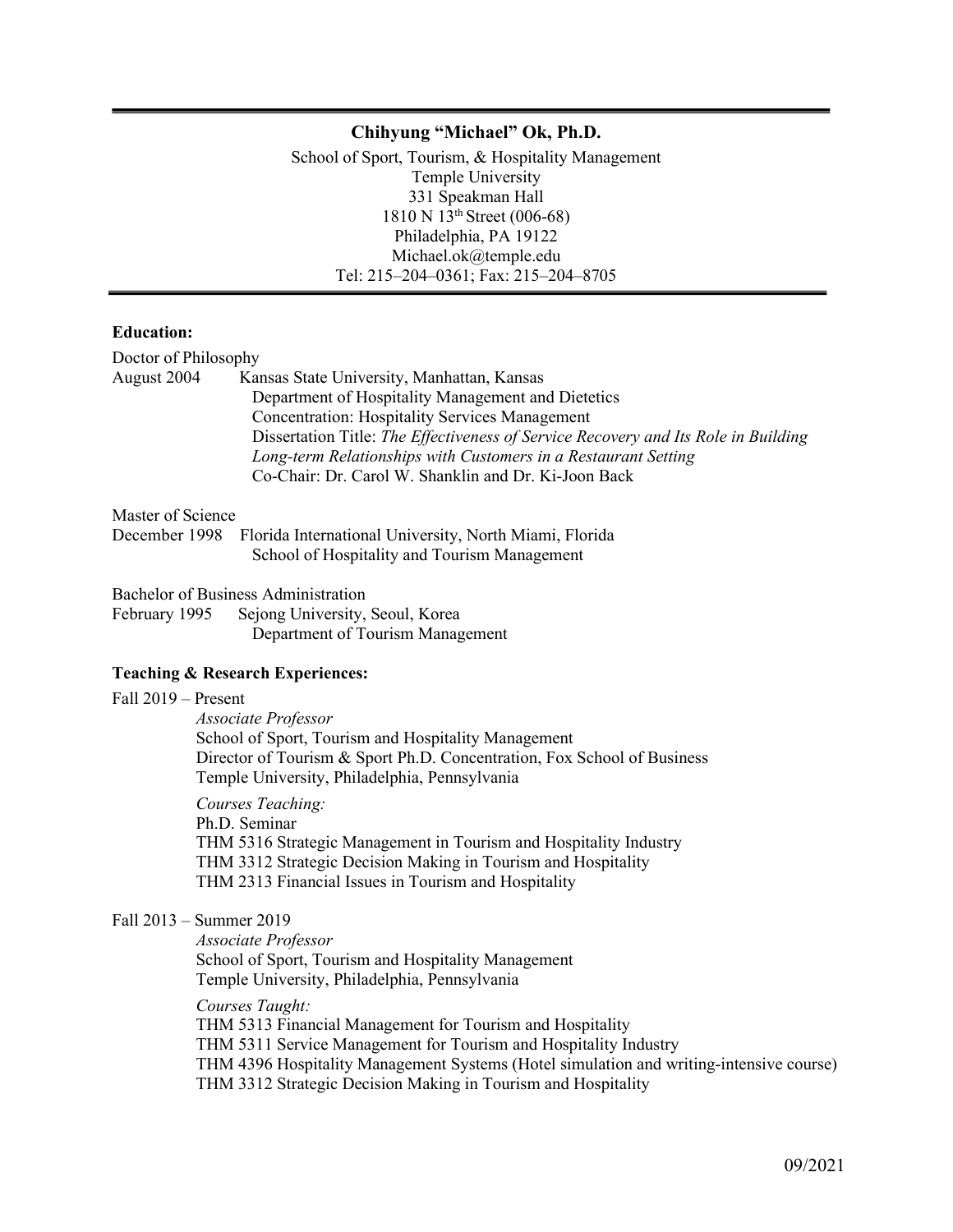### Fall 2012 – Spring 2013

*Associate Professor* Dept. of Hospitality Management and Dietetics Kansas State University, Manhattan, Kansas *Three-Tenths Appointment – Kansas Agricultural Experiment Station*

*Courses taught:*

HMD 985 Advanced Research Methods

HMD 975 Research and Applied Theories in Foodservice and Hospitality Management HMD 820 Strategic Management and Case Studies in Hospitality Management HMD 664 Lodging Management Theory (Hotel Simulation) HMD 464 Lodging Management Systems (Revenue Management)

## Fall 2006 – Spring 2012

*Assistant Professor* Dept. of Hospitality Management and Dietetics Kansas State University, Manhattan, Kansas *Graduate Faculty Member (2006); Certified Graduate Faculty (2009)*

### *Course taught:*

HMD 985 Advanced Research Methods\* HMD 975 Research and Applied Theories in Foodservice and Hospitality Management\* HMD 990 Dissertation Proposal Seminar HMD 895 Cost Controls in Hospitality and Foodservice Systems HMD 885 Seminar in Foodservice and Hospitality Management HMD 820 Strategic Management and Case Studies in Hospitality Management HMD 810 Research Methods for Foodservice and Hospitality Management HMD 664 Lodging Management Theory HMD 464 Lodging Management Systems HMD 424 Hospitality Marketing and Sales HMD 422 Cost Controls in Hospitality Operations \* New course developed and offered

## Fall 2005 – Spring 2006

*Visiting Assistant Professor* Dept. of Hospitality Management and Dietetics Kansas State University, Manhattan, Kansas

## Fall 2004 – Summer 2005

*Research Associate* Information Technology Assistance Center Kansas State University, Manhattan, Kansas *Converted an on-site course to an online format*

## Fall 2000 – Spring 2004

*Graduate Research Assistant/Graduate Teaching Assistant* Dept. of Hospitality Management & Dietetics Kansas State University, Manhattan, Kansas

- Assisted in developing web-based interdisciplinary modules to teach solid waste/residue management in the food chain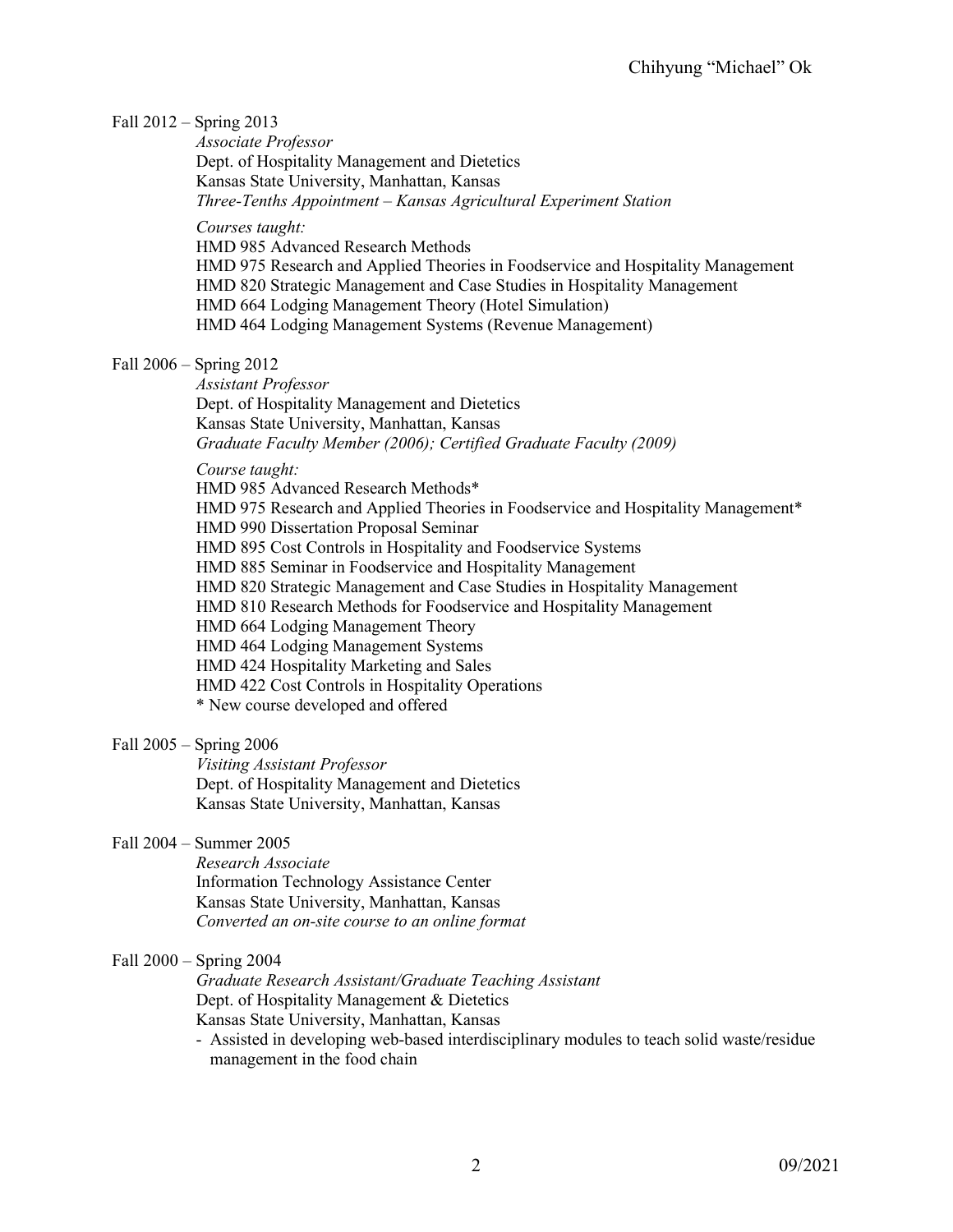# **Teaching Interests:**

- Strategic Decision Making
- Hospitality Services Management
- Lodging Management (Simulation)
- Research Methods
- Hospitality Management Strategies (Case Studies)
- Revenue Management in Hospitality Operations

# **Research Interests:**

- Customer Satisfaction, Customer Complaint, Service Recovery, and Relationship Management
- Customer and Employee Relationships Rapport and COSE
- Emotional Labor and Emotional Intelligence
- Food and Travel Experience
- Seniors' Attitudes and Behaviors in Hospitality Product/Service Consumption
- Residents' Satisfaction and Well-being in Continuing Care Retirement Communities

# **Industry Experiences:**

- Cook, Outback Steakhouse, Pembroke Pines, Florida (1998 1999, part  $\&$  full time)
- Tour Guide, Koram Tour and Travel Co., Miami, Florida (1997 1998, part-time)
- Military Service, Youn-Chun Kun, Korea (1989 1991)
- Volunteer Service, 1988 Seoul Olympic Games, Seoul, Korea (Jul. Sept. 1988)

# **Research Funding and Grant Activities:**

# **Proposals Funded:**

- Lim\*, S., & **Ok**, C. (2020). *There's more than one way to skin a cat: The effects of promotional type on consumer perceptions and choices.* 21st Fox Young Scholars Interdisciplinary Forum. Funding: \$500
- Lim\*, S., & **Ok**, C. (2019). *How to foster absorptive capacity and facilitate hotel innovation thruough empowering leadership.* 19th Fox Young Scholars Interdisciplinary Forum. Funding: \$1,000
- Lim\*, S., & **Ok**, C. (2019). *Value-added gift cards: The effect of types of gift cards on consumers' perception.* 18th Fox Young Scholars Interdisciplinary Forum. Funding: \$600
- Lin, M.C., & **Ok**, C. (Jan. 2019 Dec. 2020). *Dining in the sharing economy: What does it mean for Hong Kong?* Research Grant Council – 2019/2020 General Research Fund, The Hong Kong Polytechnic University. Funding: HKD 387,360 (USD 49,352)
- Li, X., Yang, Y. **Ok**, C., Zou, S., Tan, K., Zhang, Y., & Roehl, W. (Mar. 2018 Mar. 2019). *The role of brand equity in US traveller's path to purchase.* Canadian Tourism Commission. Funding: CAD 124,937 (USD 95,028)
- Baek\*, J., **Ok**, C., & Lin, P. (2016). *For a happy life: Rewarding the self through the conspicuous consumption.* 13<sup>th</sup> Fox Young Scholars Interdisciplinary Forum. Funding: \$500
- Baek\*, J., **Ok**, C., & Wu, L. (2016). *Does design matter for your purchasing decision?* 12th Fox Young Scholars Interdisciplinary Forum. Funding: \$1,500
- Baek\*, J., Lee, C., **Ok**, C., & Morrin, M. (2015). *I deserve it: The effects of subjective waiting time on consumption.* 11<sup>th</sup> Fox Young Scholars Interdisciplinary Forum. Funding: \$1,500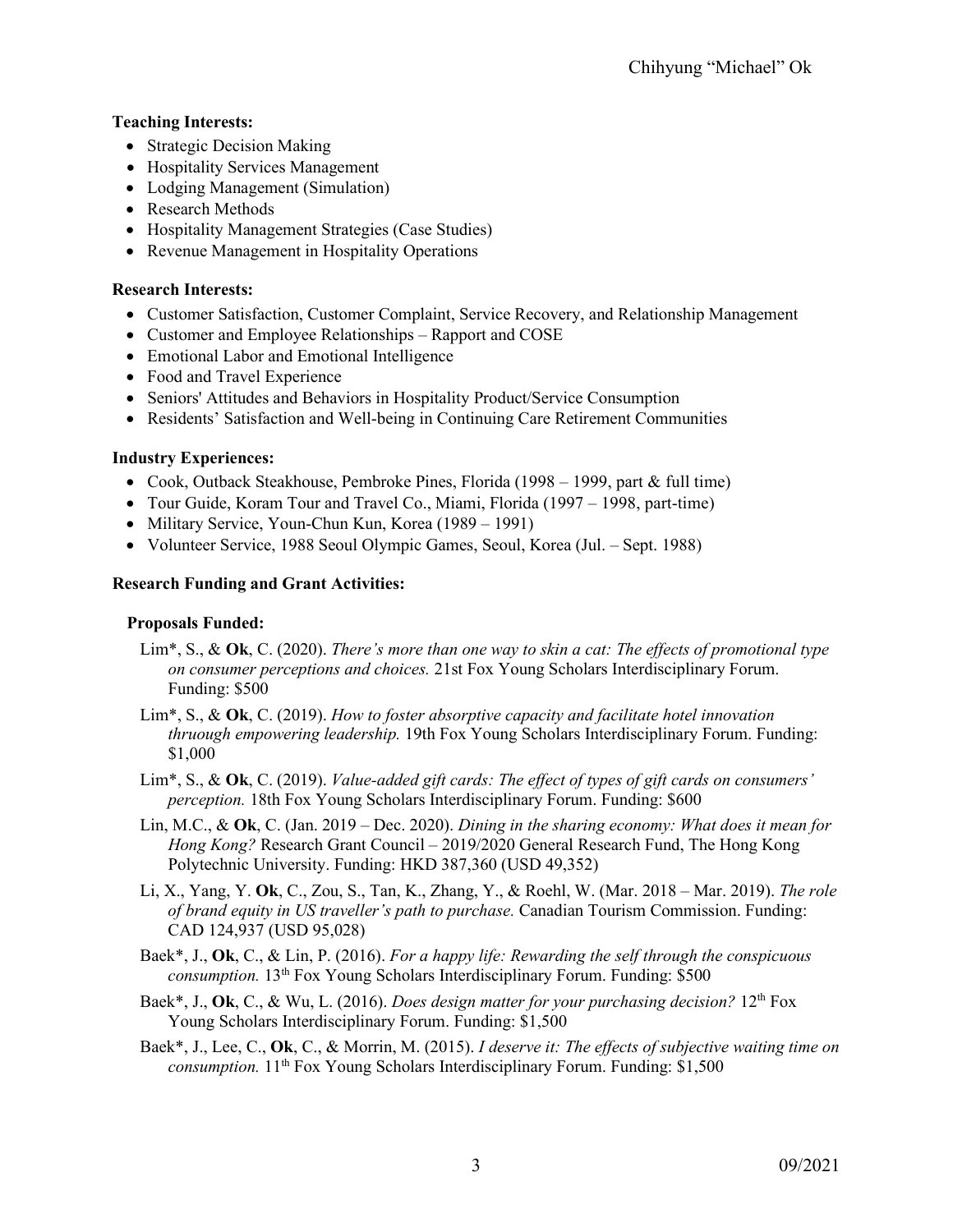- Lee\*, J., **Ok**, C., Roehl, W.S., & Davey, A. (2015). *Measuring the effectiveness of responsible*  gambling strategy from the customer perspective: A longitudinal study. 10<sup>th</sup> Fox Young Scholars Interdisciplinary Forum. Funding: \$1,000
- **Ok**, C. (2014*). Building and enhancing relationships with partners in Korea.* Temple University Internationalization Grant. Funding: \$2,000
- Lee\*, J., Chen, C.C., & **Ok**, C. (2014*). Promoting responsible gambling: Structural relationships among fundamental human needs, gambling passion, and responsible gambling.* Fox Young Scholars Interdisciplinary Forum. Funding: \$1,800
- Roberts, K.R., **Ok**, C., & Pesci, P.H. (2010*). Development of a hospitality model for application to the military sector.* SAF‐America and American Dream Development. Funding: \$15,000
- Bakar\*, A.A., & **Ok**. C. (2009). *Customer orientation of service employees, rapport and social relationship: Influences on residents' satisfaction and well-being. Perry & Virginia Peine* Excellence for Aging Initiative. Funding: \$4,227
- Yen\*, W.S., & **Ok**, C. (2009). *The effects of customer orientation of service employees on job satisfaction, commitment and organizational citizenship behaviors in continuing care retirement communities.* Perry & Virginia Peine Excellence for Aging Initiative. Funding: \$4,227
- **Ok,** C. (Oct. 2008 Sept. 2013). *Senior residents' satisfaction and well-being in continuing care retirement communities.* Agricultural Experiment Station, Kansas State University. Funding: \$250,000 (estimated)
- **Ok**, C. (2008). *Retiring to a college town: Identification of motivation factors & assessment of the attractiveness of communities in proximity to a college town.* College of Human Ecology, Kansas State University. Funding: \$4,517
- Yen\*, W.S., & **Ok,** C. (2008). *Foodservice employees' job satisfaction and dissatisfaction in continuing care retirement communities.* Perry & Virginia Peine Excellence for Aging Initiative. Funding: \$3,180
- **Ok**, C. (2007). *Exploring the roles of residents' interpersonal relationships with employees and socializing with other residents at the senior service facilities.* Center on Aging, Kansas State University. Funding: \$2,500
- *\* doctoral students under my direct supervision*

### **Other Grant Activities (As a team member):**

Aug. 2006 – Sept. 2008

- Co-Principle Investigator with Carol W. Shanklin, Ph.D.
- Title: *Food as an Essential Contributor to the Quality of Life for Older Adults: Evaluating Service Quality in the Institutional Foodservice Establishments*
- Funded by Agricultural Experiment Station, Kansas State University

Dec. 2004 – Jul. 2005

- Project team member with Rebecca Gould, Ph.D., R.D. and Laura McKnight, M.S.
- Title: *Conversion of First Choice to First Choice Online*
- Funded by the National Food Service Management Institute.
- Major Responsibilities:
	- Developing instructional materials
	- Designing delivery methods (content, audio and video files)
	- Developing an evaluation form for instructors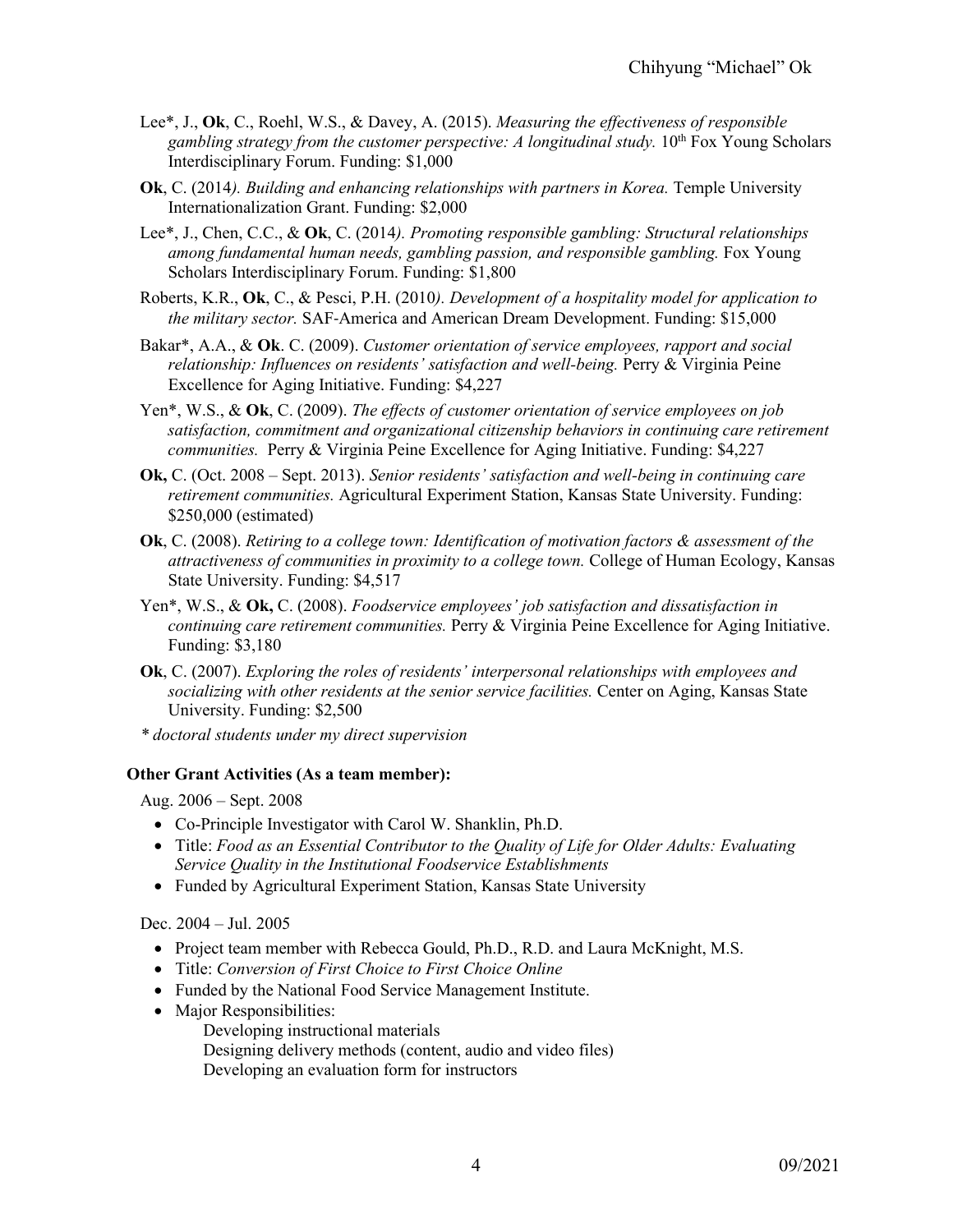Aug. 2000 – Jul. 2003

- Project team member with Carol W. Shanklin, Ph.D., R.D., Kyung-Eun Lee, Ph.D.; Hui-Chun Huang, M.S.; Sunny (Sunhee) Seo, M.S. and Sandra, Flores, Ph.D.
- Title: *Development of web-based interdisciplinary modules to teach waste management in the food chain*
- Funded by the United States Department of Agriculture Challenge Grant
- Major responsibilities: Content development for the cost analysis of waste management Case study development (5 cases) Web-site development and Web content accessibility

### **Publications (Peer-Reviewed):**

- 40. Lim\*, S., & **Ok**, C. (accepted in August 2021). Gift card types and consumers' willingness to spend more. *Journal of Services Marketing*.
- 39. Lin, P., **Ok**, C., & Au, W.C. (accepted in July 2021). Dining in the sharing economy: A comparison between private social dining and restaurant. *International Journal of Contemporary Hospitality Management.*
- 38. Park, K., Park, S., **Ok**, C., & Kim, H. (2021). Community marathon event and quality of life. *Sport Management Review.* <https://www.tandfonline.com/doi/abs/10.1080/14413523.2021.1930949>
- 37. Lim\*, S., & **Ok**, C. (2021). Knowledge sharing: A meta-analysis. *International Journal of Hospitality Management*., *95*, 102940.<https://doi.org/10.1016/j.ijhm.2021.102940>
- 36. Lim\*, S., & **Ok**, C. (2021). A meta-analytic review of the antecedents of firm performance. *Tourism Management, 86,* 104325. <https://doi.org/10.1016/j.tourman.2021.104325>
- 35. Lin, P.M., **Ok**., C., & Au, W.C. (2021). Peer-to-peer dining: A motivation study. *Journal of Hospitality & Tourism Research.* <https://doi.org/10.1177/1096348021990709>
- 34. Lim\*, S., & **Ok**, C. (2021). Fostering absorptive capacity and facilitating innovation in hospitality organizations through empowering leadership. *International Journal of Hospitality Management, 94*, 102780. <https://doi.org/10.1016/j.ijhm.2020.102780>
- 33. Lin, P.M., **Ok**., C., & Au, W.C. (2021). Tourists' private social dining experiences. *Tourist Studies, 21*(2), 260-277.
- 32. Park, S., Kim, J., Lee, Y.K., & **Ok**, C. (2020). Visualizing theme park visitors' emotions using social media analytics and geospatial analytics. *Tourism Management, 80,* 104127*.*
- 31. **Ok**, C., Park, K., Park, S., & Jeon, H. (2020). Event participation and advocacy: Assessing the role of affective commitment and perceived benefits. *Journal of Travel and Tourism Marketing, 37*(1), 128-140.
- 30. Baek\*, J., Choe, Y., & **Ok**, C. (2020). Determinants of hotel guests' service experiences: An examination of differences between lifestyle and traditional hotels. *Journal of Hospitality Marketing & Management, 29*(1), 88-105.
- 29. Park\*, S., Kim, H., & **Ok**, C. (2018). Linking emotion and place on Twitter at Disneyland. *Journal of Travel and Tourism Marketing, 35*(3), 664-677.
- 28. Jeon, H., **Ok**, C., & Choi\*, J. (2018). Destination marketing organization website visitors' flow experience: An application of Plog's model of personality. *Journal of Travel and Tourism Marketing, 35*(4), 397-409.
- 27. Lee, J., **Ok**, C., Lee, S.H., & Lee, C.K. (2018). Relationship between emotional labor and customer orientation among airline service employees: Mediating role of depersonalization. *Journal of Travel Research, 57*(3), 324-341.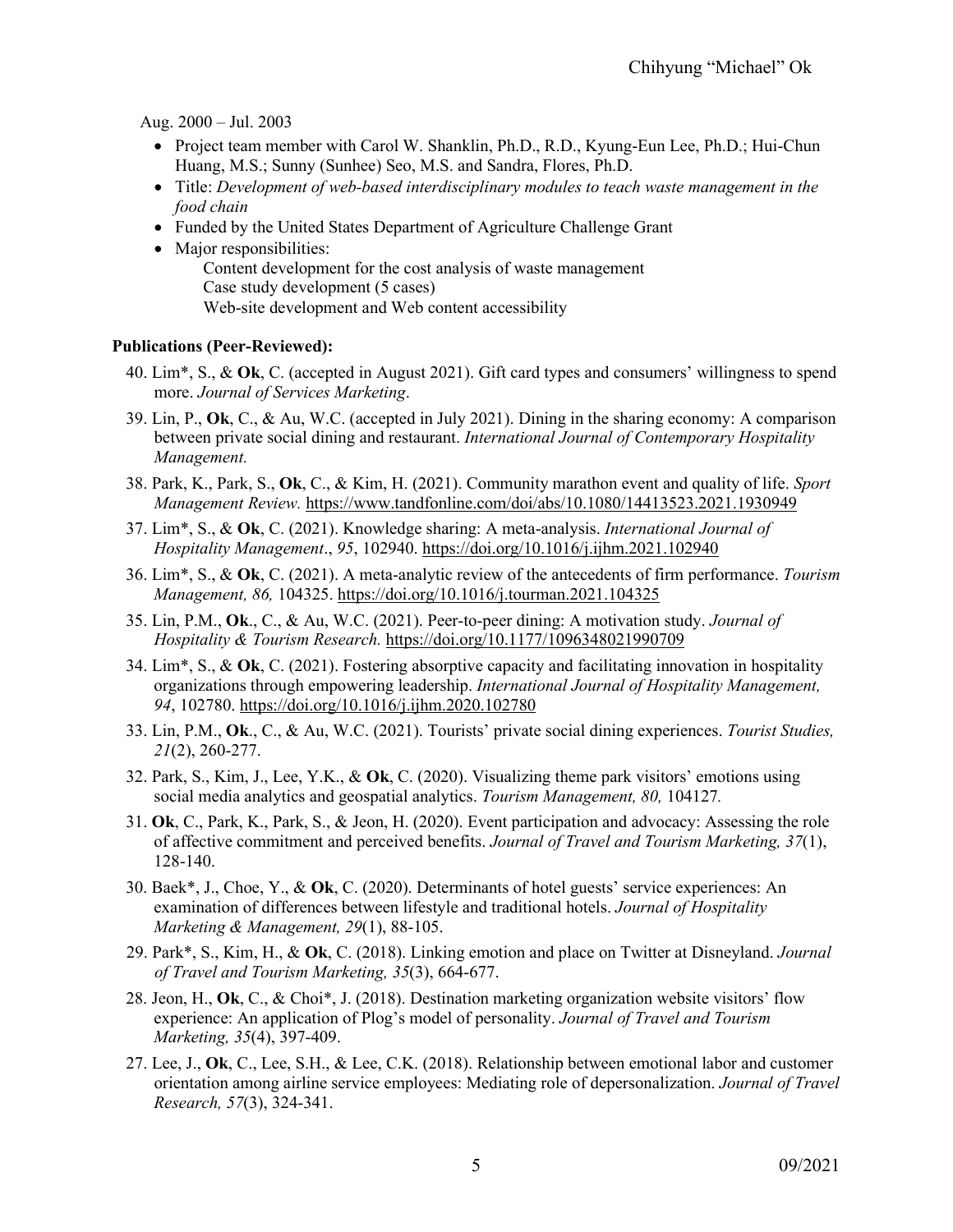- 26. Baek\*, J., & **Ok**, C. (2017). The power of design: How do consumers respond to hotel design? *International Journal of Hospitality Management, 65,* 1-10.
- 25. Choi\*, Y., **Ok,** C., & Hyun, S.S. (2017). Relationships between brand experiences, personality traits, prestige, relationship quality, and loyalty: An empirical analysis of coffeehouse brands. *International Journal of Contemporary Hospitality Management, 29*(4), 1185-1202.
- 24. Park\*, S., Jang, J., & **Ok**, C. (2016). Analyzing Twitter to explore perceptions of Asian restaurants. *Journal of Hospitality and Tourism Technology, 7*(4), 405-422.
- 23. Park\*, S., **Ok**, C., & Chae, B. (2016). Using Twitter data for cruise tourism marketing and research. *Journal of Travel and Tourism Marketing, 33*(6), 885-898.
- 22. Lee\*, J., **Ok**, C., & Hwang, J. (2016). An emotional labor perspective on the relationship between customer orientation and job satisfaction. *International Journal of Hospitality Management, 54*, 139-150.
- 21. Choi\*, J., **Ok**, C., & Choi\*, S. (2016). Outcomes of DMO website navigation: The role of telepresence. *Journal of Travel and Tourism Marketing, 33*(1), 46-62.
- 20. Lee\*, J., & **Ok**, C. (2016). Hotel employee work engagement and its consequences. *Journal of Hospitality Marketing & Management, 25*(2), 133-166.
- 19. Lee\*, J., & **Ok**, C. (2015). Examination of factors affecting hotel employees' service orientation: An emotional labor perspective. *Journal of Hospitality & Tourism Research, 39*(4), 437-468.
- 18. Lee\*, J., & **Ok**, C. (2015). Drivers of work engagement: An examination of core self-evaluations and psychological climate among hotel employees. *International Journal of Hospitality Management, 44,* 84-98.
- 17. Lee\*, J., & **Ok**, C. (2014). Understanding hotel employees' service sabotage: Emotional labor perspective based on conservation of resources theory. *International Journal of Hospitality Management, 36*(1), 176-187.
- 16. Choi\*, J., Lee, A.J., & **Ok**, C. (2013). The effect of consumers' perceived risk and benefit on attitude and behavioral intention: A study of consumption of street foods. *Journal of Travel and Tourism Marketing, 30*(3), 222 – 237.
- 15. Hwang\*, J., & **Ok**, C. (2013). The antecedents and consequence of consumer attitudes toward restaurant brands: A comparative study between casual and fine dining restaurants. *International Journal of Hospitality Management, 32*(1), 121-131.
- 14. Lee\*, J., & **Ok**, C. (2012). Reducing burnout and enhancing job satisfaction from emotional labor: The critical role of hotel employees' emotional intelligence. *International Journal of Hospitality Management, 31*(4), 1101-1112.
- 13. Kim\*, W., **Ok**, C., & Canter, D.D. (2012). Value-driven customer share of visits. *The Service Industries Journal, 32*(1), 37-58.
- 12. Kim\*, W., **Ok**, C., & Canter, D.D. (2012). Moderating role of a priori customer-firm relationship in service recovery situations. *The Service Industries Journal, 32*(1), 59-82.
- 11. Kim\*, W., & **Ok**, C. (2010). Customer orientation of service employees and rapport: Influences on service outcome variables in full-service restaurants. *Journal of Hospitality & Tourism Research*. *34*(1), 34-55.
- 10. Kim\*, W., **Ok**, C., & Gwinner, K. (2010). The antecedent role of customer-to-employee relationships in the development of customer-to-firm relationships. *The Service Industries Journal, 30*(7), 1139-1157.
- 9. Kim\*, W., **Ok**, C., & Canter, D.D. (2010). Contingency variables for customer share of visits to fullservice restaurants. *International Journal of Hospitality Management, 29*(1), 136-147.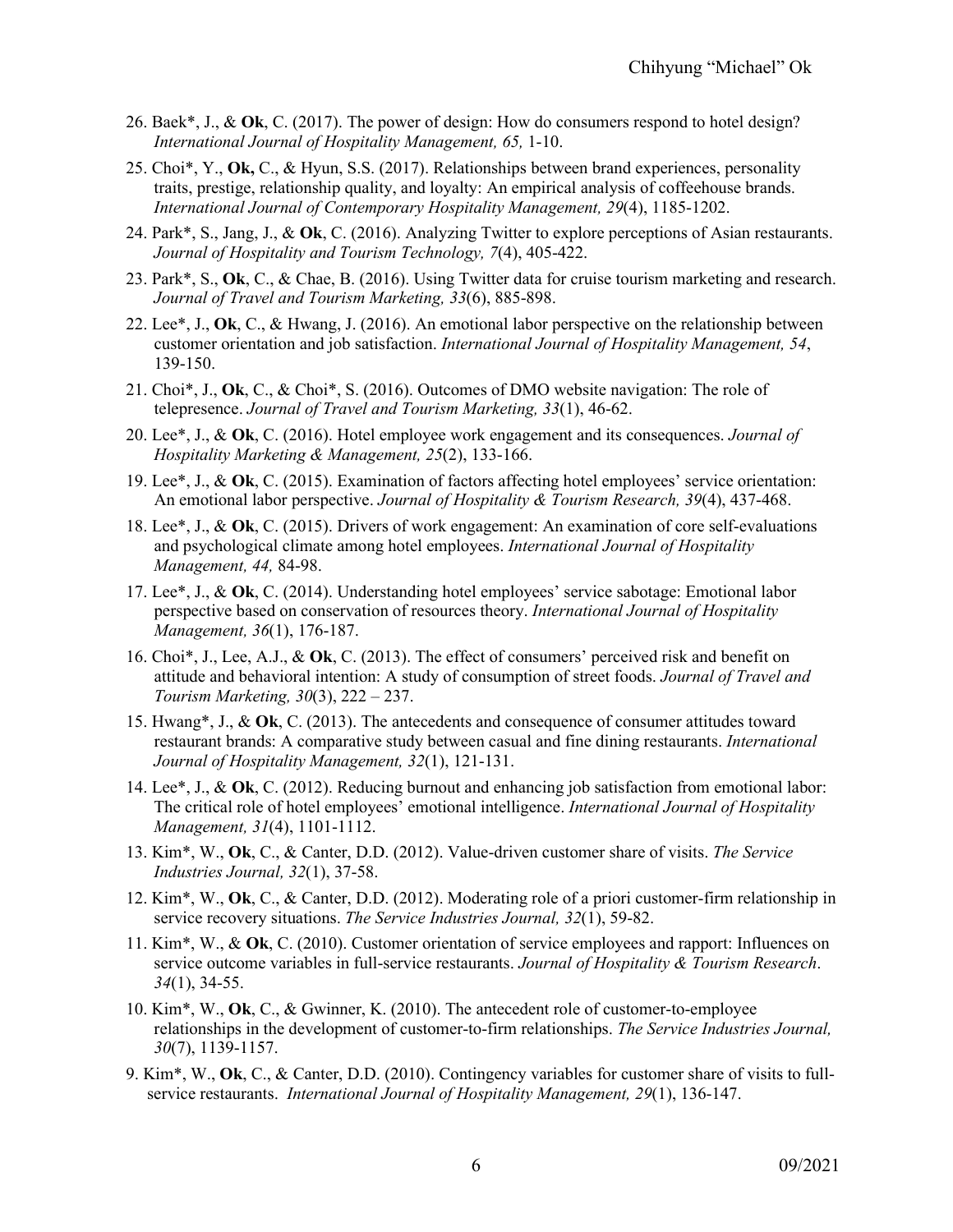- 8. Kim\*, W., & **Ok**, C. (2009). The effects of relational benefits on customers' perception of favorable inequity, affective commitment, and repurchase intention in full-service restaurants. *Journal of Hospitality & Tourism Research*, *33*(2), 227-244.
- 7. Kim\*, W., **Ok**, C., & Lee, M.J. (2009). Antecedents of service employee's organizational citizenship behaviors in full-service restaurant in Korea. *Cornell Hospitality Quarterly, 50*(2), 180-197.
- 6. **Ok**, C., Shanklin, C.W., & Back, K. (2008). Generalizing survey results from student samples: Implications from service recovery research. *Journal of Quality Assurance in Hospitality & Tourism, 8*(4), 1-23.
- 5. **Ok**, C., Back, K., & Shanklin, C.W. (2007). Mixed findings on the service recovery paradox. *The Service Industries Journal, 27*(6). 671-686.
- 4. **Ok**, C., Back, K., & Shanklin, C.W. (2006). Dimensional roles of justice on post-recovery overall satisfaction and behavioral intentions: Tests of casual dining experiences. *Journal of Foodservice Business Research, 8*(3), 3-22.
- 3. **Ok**, C., Back, K., & Shanklin, C.W. (2006). Service recovery paradox: Implications from an experimental study in a restaurant setting. *Journal of Hospitality & Leisure Marketing, 14*(3), 17-33.
- 2. **Ok**, C., Back, K., & Shanklin, C.W. (2005). Modeling roles of service recovery strategy: A relationship-focused view. *Journal of Hospitality and Tourism Research, 29*(4), 484-507.
- 1. Shanklin, C.W., Huang, H., Lee, K.E, **Ok**, C., Seo, S., & Flores, S.A (2003). Developing web-based interdisciplinary modules to teach solid waste/residue management in the food chain. *Journal of Food Science Education, 2*, 46-52.
	- \* doctoral student under my direct supervision. Publications with the asterisk are the outcomes of research conducted during their doctoral program.

#### **Conference Proceedings and Presentations (Peer-Reviewed):**

- 70. Lim, S., & **Ok**, C. (2021). A meta-analytic review of antecedents of firm performance: A cross cultural comparison. *The 26th Annual Graduate Education and Graduate Students Research Conference in Hospitality and Tourism, Houston, Texas.* **Best Paper Nomination**
- 69. Lin, M. C., **Ok**, C., & Au, W. C. (2020). Dining in the sharing economy: A comparison between private social dining and restaurant. *APacCHRIE 2020, Hong Kong SAR, China.*
- 68. Lim, S., & **Ok**, C. (2020). Gift card received: Are you willing to spend more? *The 25th Annual Graduate Education and Graduate Students Research Conference in Hospitality and Tourism, Las Vegas, Nevada.*
- 67. Choe, Y., Lee, J., & **Ok**, C. (2019). Are domestic and international travels complements or substitutes? A case of South Korea. *25th Asia Pacific Tourism Association Conference, Danang, Vietnam.*
- 66. Kim, H., Park. S., Park, K., & **Ok**, C. (2019). Monitoring service failures in the airline industry by analyzing social media comments. *2019 THEREPS Conference, Las Vegas, Nevada.*
- 65. Jeon, H., **Ok**, C., Choi, J., & Park, K. (2019). An investigation of visitors' attitudes toward a tourism destination's logo. *2019 THEREPS Conference, Las Vegas, Nevada.*
- 64. Park, K., Park, J.Y., Park, S., & **Ok**, C. (2018). Social media analytics in marathon events: Psycholinguistic approaches. *Pan-Asia International Tourism Conference 2018, Seoul, Korea.*
- 63. Baek\*, J., Choe, Y., & **Ok**, C. (2018). The detrimental impact of waiting experience evidence from online reviews in a restaurant context. *2018 KAHTEA Annual Conference, Las Vegas, Nevada.* **Best Conference Paper Award**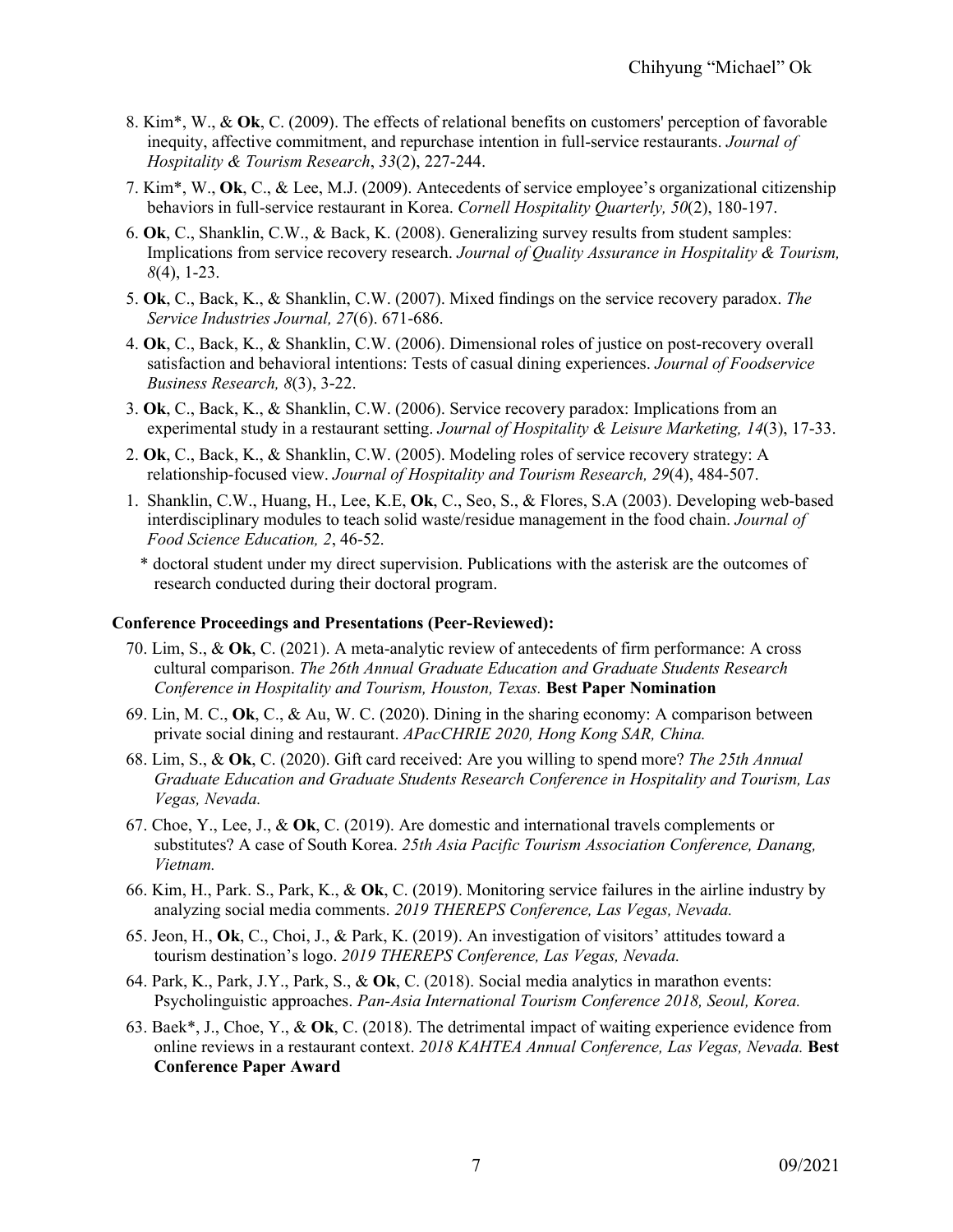- 62. Jeon\*, H., Kwon, J., & **Ok**, C. (2018). The effects of existential authenticity, festival satisfaction, and affective commitment on the Renaissance festival attendees' customer citizenship behavior. *The 23rd Annual Graduate Education and Graduate Students Research Conference in Hospitality and Tourism, Fort Worth, Texas.*
- 61. Baek\*, J., **Ok**, C., Wu. L., & Lu, L. (2018). Granularity effects of time spent waiting on numerical cognition and balking behavior. *The 23rd Annual Graduate Education and Graduate Students Research Conference in Hospitality and Tourism, Fort Worth, Texas.*
- 60. Park, S., **Ok**, C., & Park, K. (2017). Consumer online engagement in Facebook*. 23rd Asia Pacific Tourism Association Conference, Busan, Korea*.
- 59. Baek\*, J., & **Ok**, C. (2017). You deserve it: The effects of subjective waiting time on consumption. *The 22nd Annual Graduate Education and Graduate Students Research Conference in Hospitality and Tourism, Houston, Texas.*
- 58. Baek\*, J., & **Ok**, C. (2017). Hope to "show off": How do consumer consumers react to visual aesthetics? The moderating role of generations*. The 22nd Annual Graduate Education and Graduate Students Research Conference in Hospitality and Tourism, Houston, Texas.*
- 57. Jeon\*, H., Kwon, J., **Ok**, C., & Choi, J. (2017). Exploration of relationships among festival experience, need satisfaction, and revisit intention*. The 22nd Annual Graduate Education and Graduate Students Research Conference in Hospitality and Tourism, Houston, Texas.*
- 56. Lee\*, J., & **Ok**, C. (2016). Unintended effects of responsible gambling strategies on non-problem gamblers. *International Conference on Tourism Dynamics and Trends* (May 4-7). Antalya, Turkey.
- 55. Baek\*, J., Choe, Y., & **Ok**, C. (2016). What do lifestyle hotels uniquely offer to their customers? A future research agenda*. The 2016 Academy of Global Hospitality & Tourism Conference, Seoul, Korea.* **Best Conference Paper Award**
- 54. Jeon\*, H., **Ok**, C., & Choi, J. (2016). DMO website visitors' flow experience: An application of Plog's allocentric-psychocentric dimension of personality. *2016 KAHTEA Annual Conference, Las Vegas, Nevada.*
- 53. Baek\*, J., & **Ok**, C. (2016). Does design matter for your purchasing decision? The impact of hotel design on booking intention and willingness to pay*. The 21st Annual Graduate Education and Graduate Students Research Conference in Hospitality and Tourism, Philadelphia, Pennsylvania.*
- 52. Jeon\*, H., Kwon, J., & **Ok**, C. (2016). Perceived attributes of incentive travel: From the viewpoint of participants*. The 21st Annual Graduate Education and Graduate Students Research Conference in Hospitality and Tourism, Philadelphia, Pennsylvania.*
- 51. Bakar\*, A., & **Ok**, C. (2015). The roles of interpersonal relationship and dining need satisfaction in CCRC residents' quality of life. *The 13th Asia-Pacific CHRIE 2015, Auckland, New Zealand.*
- 50. Baek\*, J., & **Ok**, C. (2015). Exclusivity or popularity: A question of the lifestyle brands. *2015 WHTER & ICES conference, Seoul, Korea.*
- 49. Choi\*, S., **Ok**, C., & Choi\*, J. (2015). Travelers' information adoption from travel review websites: Effects of review quality and website reputation. *2015 KAHTEA Annual Conference, Las Vegas, Nevada.* **Best Conference Paper Award (second place)**
- 48. Baek\*, J., & **Ok**, C. (2015). Reconceptualizing customer share of wallet: As a perspective of dynamic process. *The 20th Annual Graduate Education and Graduate Students Research Conference in Hospitality and Tourism, Tampa, Florida.*
- 47. Choi\*, J., & **Ok**, C. (2015). Food variety seeking behavior in uncertainty: Moderating roles of information. *The 20th Annual Graduate Education and Graduate Students Research Conference in Hospitality and Tourism, Tampa, Florida.*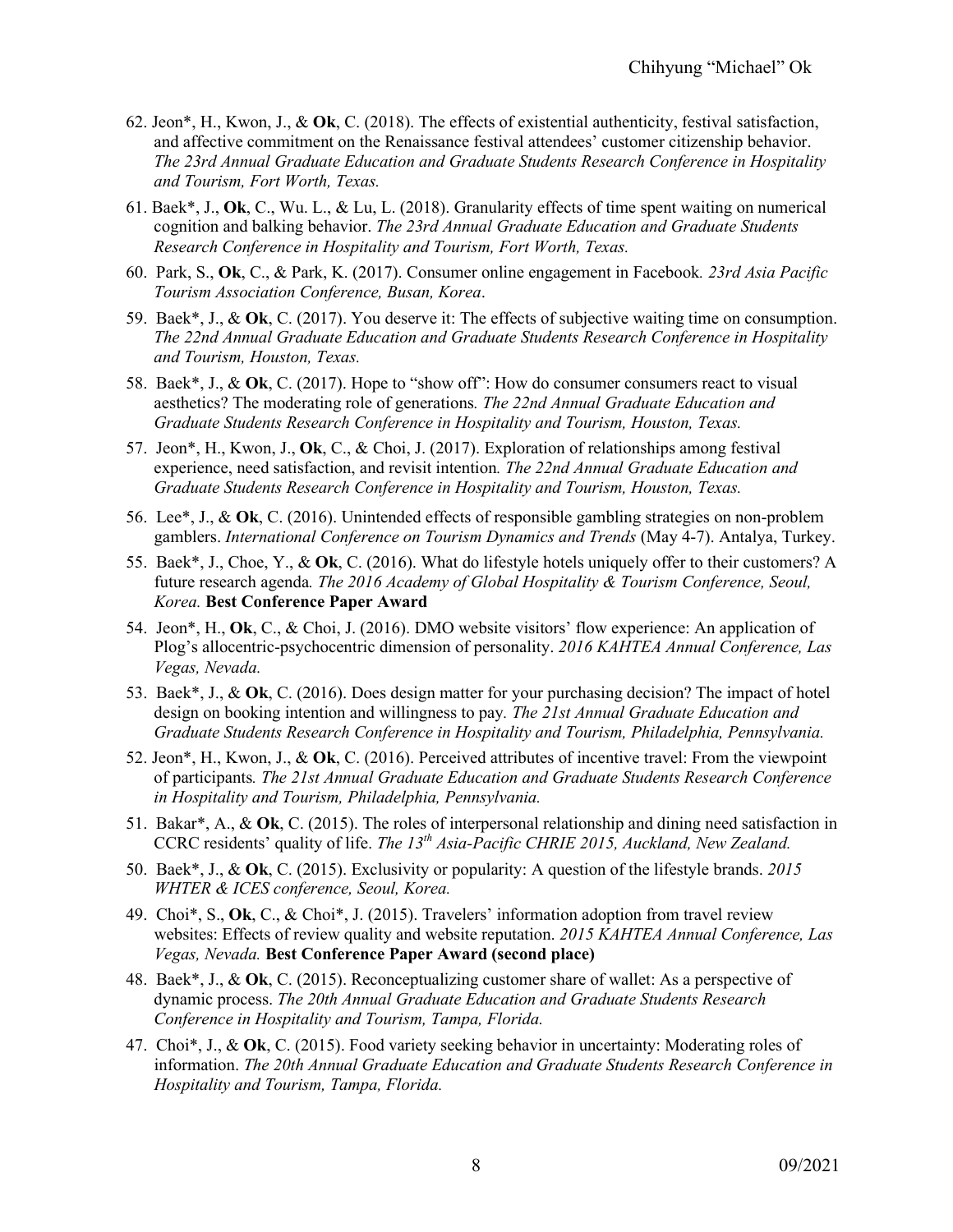- 46. Lee\*, J., **Ok**, C., & Lee, C.K. (2015). Examining the relationships among gambling involvement, gambling passion, and pathological gambling behavior. *The 20th Annual Graduate Education and Graduate Students Research Conference in Hospitality and Tourism, Tampa, Florida.*
- 45. Park\*, S., Jang, J., & **Ok**, C. (2015). Text mining and sentiment analysis with Tweet data referring Asian Restaurants. *The 20th Annual Graduate Education and Graduate Students Research Conference in Hospitality and Tourism, Tampa, Florida.*
- 44. Park\*, S., **Ok**, C., & Gould, R. (2015). Destination marketing research using big data analytics: A case for Florida. *The 20th Annual Graduate Education and Graduate Students Research Conference in Hospitality and Tourism, Tampa, Florida.*
- 43. Choi\*, Y.G., **Ok**, C., & Barrett, B. (2014). Understanding conference experience quality: The case of academic association conferences. *The Tourism Sciences Society of Korea 2014, Gangneung, Korea*.
- 42. Bakar\*, A., & **Ok**, C. (2014). COSE and relational benefits: Impact on CCRC residents' satisfaction and behavioral intention towards dining. *The 12<sup>th</sup> Asia-Pacific CHRIE 2014, Kuala Lumpur, Malaysia.* **Best Paper Award** (Food Studies Research).
- 41. Baek\*, J., & **Ok**, C. (2014). Customer share of wallet: A measure of customer relationship. *2014 KAHTEA Annual Conference, Las Vegas, Nevada.*
- 40. Choi\*, J., Jeon\*, H., & **Ok**, C. (2014). Rethinking heritage site FFNHA: The role of destination loyalty. *2014 KAHTEA Annual Conference, Las Vegas, Nevada*.
- 39. Lee\*, J., & **Ok**, C. (2013). Core self-evaluations and psychological climate as antecedents of employee engagement. *The 2nd World Research Summit for Tourism and Hospitality, Orlando, Florida.*
- 38. Lee\*, J., & **Ok**, C. (2013). Consequences of employee engagement: Intrinsic rewards, leadermember exchange relationship, job satisfaction, and organizational commitment. *2013 I-CHRIE Annual Conference and Expo, St. Louis, Missouri.*
- 37. Jeon\*, H., Park, K., & **Ok**, C. (2013). Host residents' perceptions and attitudes toward an event. *2013 Annual Travel & Tourism Research Association Conference, Kansas, Missouri.*
- 36. Park\*, S., & **Ok**, C. (2013). Hospitality students' intention to work in senior services: Effects of knowledge about aging, experiences with seniors, and job attraction. *2013 KAHTEA Annual Conference, Las Vegas, Nevada.*
- 35. Choi\*, J., Choi\*, S., & **Ok**, C. (2013). Navigation outcomes of DMO website interface features. *The 18th Annual Graduate Education and Graduate Students Research Conference in Hospitality and Tourism, Seattle, Washington.*
- 34. Park\*, S., & **Ok**, C. (2013). Exploring attendee's experience factors at the exposition. *The 18th Annual Graduate Education and Graduate Students Research Conference in Hospitality and Tourism, Seattle, Washington.*
- 33. Park\*, S., & **Ok**, C. (2012). Place attachment, quality of life, and intention to revisit in senior tourism. *2012 KAHTEA Annual Conference, Las Vegas, Nevada.*
- 32. Choi\*, S., & **Ok**, C. (2012). Travelers' information adoption behaviors on travel review websites. *The 17th Annual Graduate Education and Graduate Students Research Conference in Hospitality and Tourism, Auburn, Alabama*.
- 31. Lee\*, J., & **Ok**, C. (2012). Empirical analysis of the relationships among core self-evaluations, psychological climate, and employee engagement in the hotel setting. *The 17th Annual Graduate Education and Graduate Students Research Conference in Hospitality and Tourism, Auburn, Alabama*.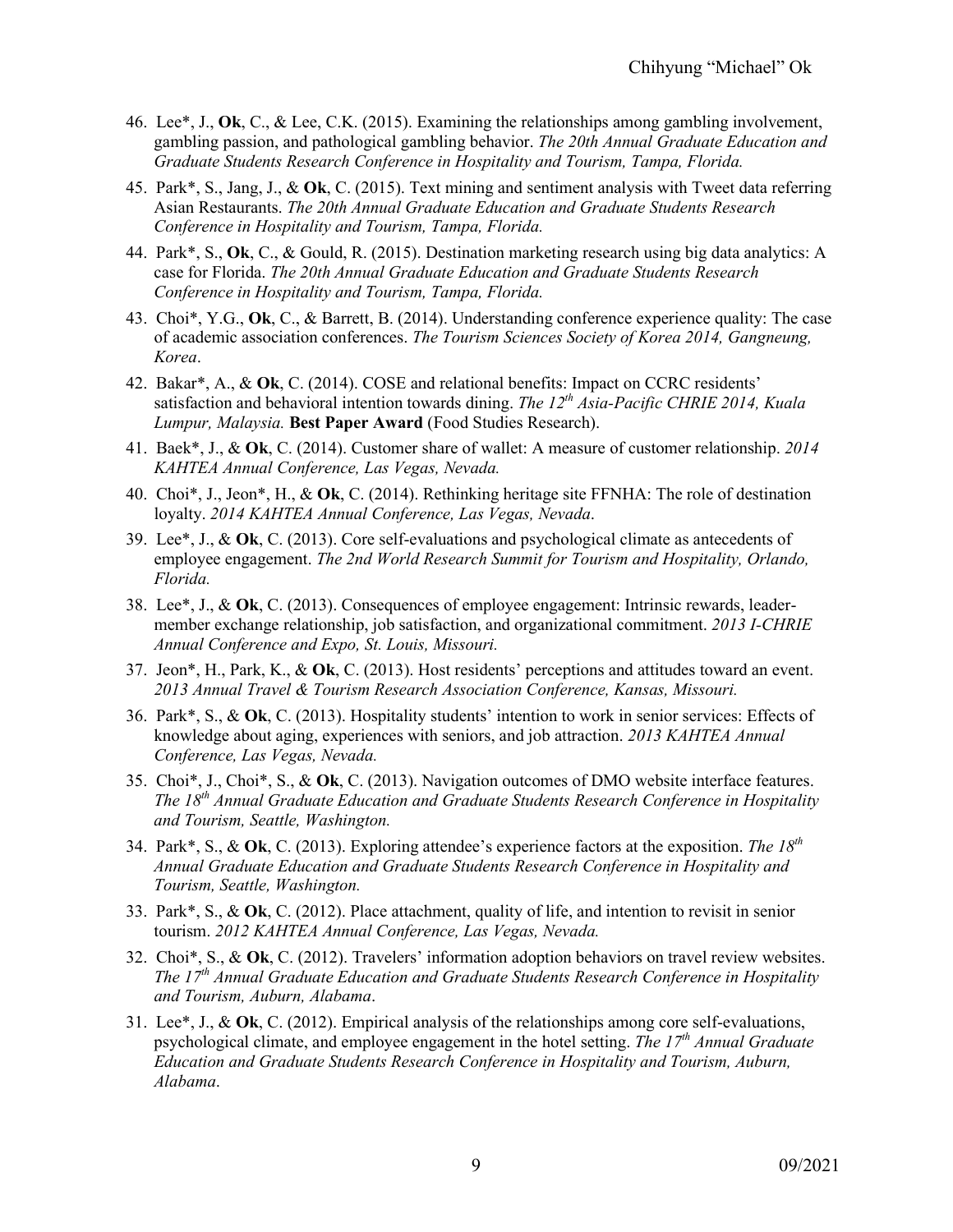- 30. Lee\*, J., & **Ok**, C. (2012). The moderating effect of employees' emotional intelligence on the relationship between emotional labor and turnover intention in the hotel industry. *The 17th Annual Graduate Education and Graduate Students Research Conference in Hospitality and Tourism, Auburn, Alabama*.
- 29. Yen\*, W., & **Ok**, C. (2012). Moderating effects of leader-member exchange in relationships between value congruences and work outcomes in continuing care retirement communities. *The 17th Annual Graduate Education and Graduate Students Research Conference in Hospitality and Tourism, Auburn, Alabama*.
- 28. Choi\*, Y., & **Ok**, C. (2011). Effects of conference attendees' perceived performance on behavioral consequences: An empirical study at PCMA conference. *2011 I-CHRIE Annual Conference and Expo.*
- 27. Lee\*, J., & **Ok**, C. (2011). The mediating role of burnout & moderating effect of emotional intelligence on the relationship between hotel employees' emotional dissonance and service sabotage. *2011 I-CHRIE Annual Conference and Expo.*
- 26. **Ok**, C., Choi\*, Y., & Hyun, S.S. (2011). Roles of brand value perceptions in the development of brand credibility and brand prestige. *2011 I-CHRIE Annual Conference and Expo.*
- 25. Choi\*, J.W., & **Ok**, C. (2011). Food-related personality traits toward street food in Korea: Crosscultural study. *2011 KAHTEA Annual Conference*.
- 24. Choi\*, J.W., & **Ok**, C. (2011). The effect of online restaurant reviews on diners' visit intention: A comparative analysis of expert vs. peer reviews. *The 16th Annual Graduate Education and Graduate Students Research Conference in Hospitality and Tourism*.
- 23. Choi\*, S.Y, & **Ok**, C. (2011). The Kano's method: Mature customers' perceived service level and satisfaction with restaurant service. *The 16<sup>th</sup> Annual Graduate Education and Graduate Students Research Conference in Hospitality and Tourism*.
- 22. Choi\*, Y., **Ok**, C., & Hyun, S.S. (2011). Evaluating relationships among brand experience, brand personality, brand prestige, brand relationship quality, and brand loyalty: An empirical study of coffeehouse brands. *The 16th Annual Graduate Education and Graduate Students Research Conference in Hospitality and Tourism*.
- 21. Lee\*, J., & **Ok**, C. (2011). Effects of workplace friendship on employee job satisfaction, organizational citizenship behavior, turnover intention, absenteeism, and task performance. *The 16th Annual Graduate Education and Graduate Students Research Conference in Hospitality and Tourism*.
- 20. Lee\*, J., & **Ok**, C. (2011). *The Moderating effects of emotional intelligence on the relationship between emotional labor and service behavior among hotel employees.* Paper presented at the K-State Research Forum, Kansas State University.
- 19. Yen\*, W., & **Ok**, C. (2011). Effects of person-job fit and person-organization fit on work attitudes and organizational citizenship behaviors of foodservice employees in the continuing care retirement communities. *The 16th Annual Graduate Education and Graduate Students Research Conference in Hospitality and Tourism*.
- 18. Choi\*, J.W., Lee, A.J., & **Ok**, C. (2010). An examination of consumers' risk perception toward street foods and effects on attitude and repurchase intention. *The 15th Annual Graduate Education and Graduate Students Research Conference in Hospitality and Tourism*.
- 17. **Ok**, C., & Kim\*, W. (2009). Attributional influences in the formation of post-recovery overall satisfaction and behavioral intentions. *2009 Asia Pacific Tourism Association*. Incheon, Korea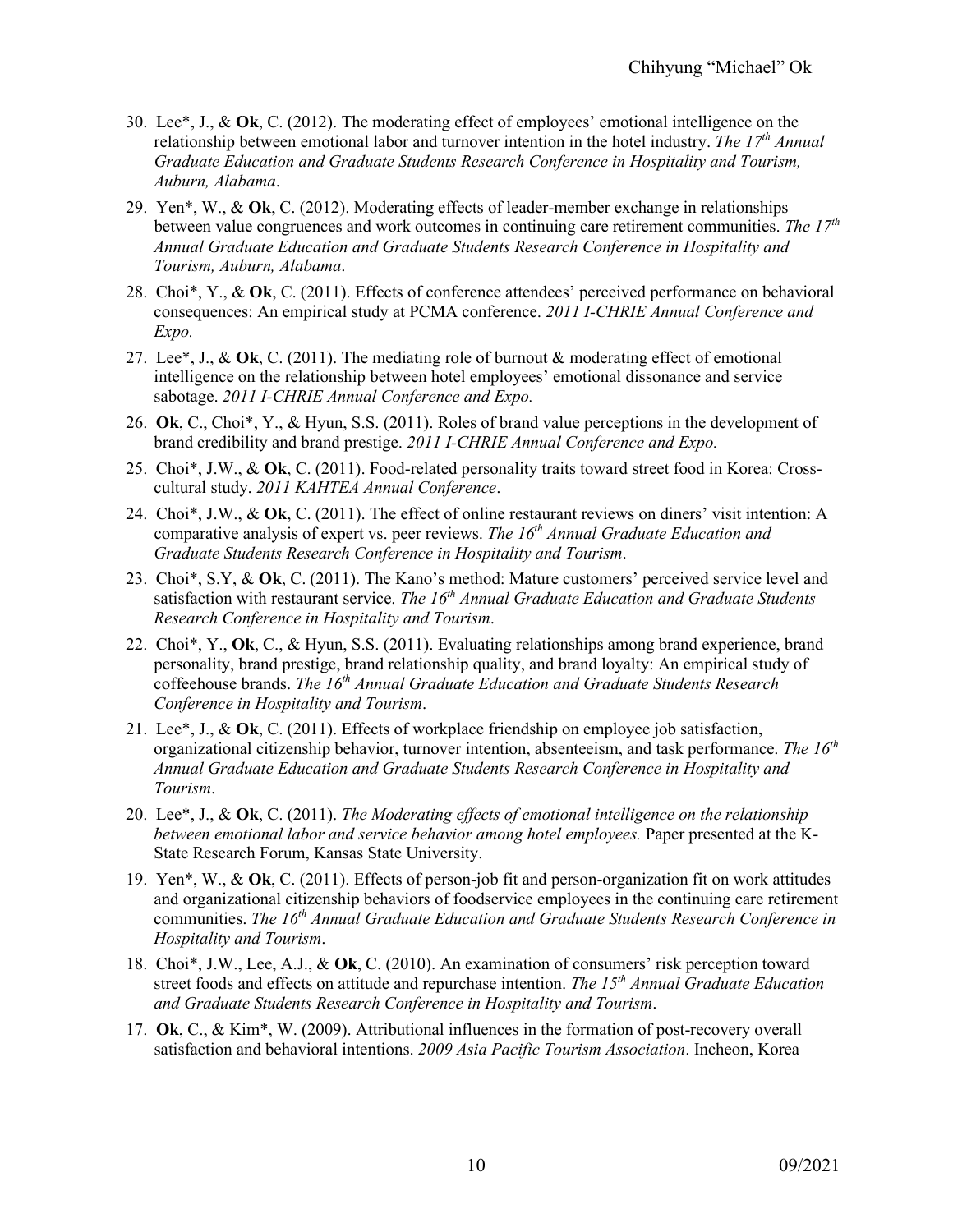- 16. Bakar\*, A., & **Ok**, C. (2009). The role of customer orientation of service employees on senior residents' satisfaction and psychological well-being. *The 14th Annual Graduate Education and Graduate Students Research Conference in Hospitality and Tourism*.
- 15. Kim\*, W., **Ok**, C., & Canter, D.D. (2009). Service recovery expectation, disconfirmation, and recovery satisfaction: Moderating role of a priori relationship. *The 14th Annual Graduate Education and Graduate Students Research Conference in Hospitality and Tourism*.
- 14. Lee\*, J.H., & **Ok**, C. (2009). Effects of the situational variables on managers' leadership and employees' organizational citizenship behavior. *The 14<sup>th</sup> Annual Graduate Education and Graduate Students Research Conference in Hospitality and Tourism*.
- 13. Kim\*, W., **Ok**, C., & Lee, M.J. (2008). Antecedents of service employee's organizational citizenship behaviors in foodservice businesses. *2008 I-CHRIE Annual Conference and Expo.* **Invited presentation as the best conference paper winner at the 13th Annual Graduate Education and Graduate Students Research Conference.**
- 12. Kim\*, W., **Ok**, C., & Lee, M.J. (2008). Antecedents of service employee's organizational citizenship behaviors in foodservice businesses. *The 13th Annual Graduate Education and Graduate Students Research Conference in Hospitality and Tourism*. **Best Paper Award.**
- 11. Lee\*, S., & **Ok**, C. (2008). Foodservice employees' job satisfaction and dissatisfaction in continuing care retirement communities. *The 13th Annual Graduate Education and Graduate Students Research Conference in Hospitality and Tourism*.
- 10. **Ok**, C., & Barrett, B. (2007). The need of education on college student alcohol consumption: A proposal for contribution from hospitality/tourism programs. *2007 I-CHRIE Annual Conference and Expo.*
- 9. Kim\*, W., & **Ok**, C. (2007). The moderating role of relationship communality in the customer satisfaction and repurchase intention formation process. *2007 I-CHRIE Annual Conference and Expo.*
- 8. Kim\*, W., & **Ok**, C. (2007). An empirical investigation on the transformation model from the customer-to-employee relationship to the customer-to-firm relationship. *The 12th Annual Graduate Education and Graduate Students Research Conference in Hospitality and Tourism*.
- 7. Lee\*, S., & **Ok**, C. (2007). Exploring the role of dining experiences on residents' satisfaction with assisted living facilities. *The 12th Annual Graduate Education and Graduate Students Research Conference in Hospitality and Tourism*.
- 6. **Ok**, C., Back, K., & Shanklin, C.W. (2006). Using college students as subjects in experimental study: Do student responses reflect those of other consumers? 2006 *I-CHRIE Annual Conference and Expo*.
- 5. **Ok**, C., Back, K., & Shanklin, C.W. (2005). Tests of dimensional roles of justice on post-recovery overall satisfaction and behavioral intentions. *Asia Pacific Tourism Association 11th Annual Conference*, Goyang, South Korea.
- 4. **Ok**, C., Back, K., & Shanklin, C.W. (2005). Service Recovery Paradox: Implications from an experimental study in a restaurant setting. *The 10<sup>th</sup> Annual Graduate Education and Graduate Students Research Conference in Hospitality and Tourism*. **Best Paper Award in the Foodservice Area.**
- 3. **Ok**, C., Back, K., & Shanklin, C.W. (2004). The updating role of service recovery on customers' overall satisfaction and behavioral intentions. *The 9th Annual Graduate Education and Graduate Students Research Conference in Hospitality and Tourism*.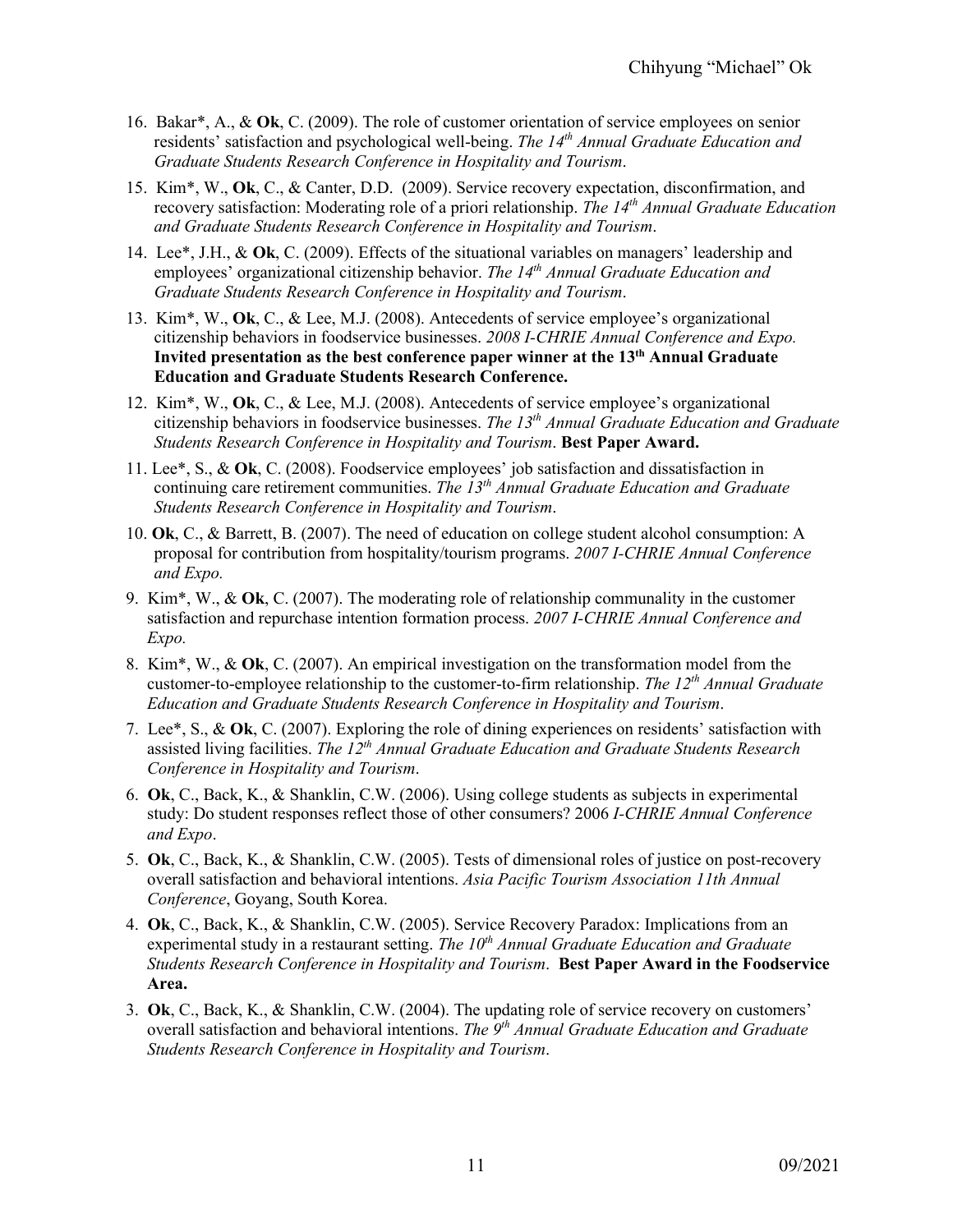- 2. **Ok**, C., Shanklin, C.W., & Back, K. (2003). Restaurant customer reactions to service recovery and behavioral intentions. *The 8th Annual Graduate Education and Graduate Students Research Conference in Hospitality and Tourism*.
- 1. Shanklin, C.W., Huang, H., Lee, K.E, **Ok**, C., & Seo, S. (2003). Development of web-based interdisciplinary modules to teach waste management in foodservice management courses. *The 8th Annual Graduate Education and Graduate Students Research Conference in Hospitality and Tourism*.
	- \* doctoral student under my direct supervision. Presentations (either in stand-up and poster) with the asterisk are the outcomes of research idea developed during their doctoral program.

### **Invited Presentations, Seminars, and Panel Discussion Participations:**

- Rebuilding tourism: Opportunities & challenges Implications for Seoul (July 2021). Discussant. *The 90th Tourism Sciences Society of Korea International Conference, Seoul, Korea*
- Research topics and methodological consideration: Experience and Motivation behind the studies (June 2021). *Pusan National University, Korea*
- Global hospitality leadership: The role of emotional labor and emotional intelligence (March 2021). *College of Hotel and Restaurant Management. University of Houston, Texas*
- T.H.E. Summit: Cultivating educational leadership: THE Ph.D. education (March 2021). Co-moderator with Dr. Lu Lu. *The U.S.-Asia Center for Tourism and Hospitality Research, Temple University*
- Above and beyond: The further of hospitality and tourism research (January 2021). Co-moderator with Dr. Laurie Wu. *The U.S.-Asia Center for Tourism and Hospitality Research, Temple University*
- Trends, issues, and challenges in hospitality/tourism education and studies in the United States (July 2018). *The 84th Tourism Sciences Society of Korea International Conference, Seoul, Korea*
- Hospitality service excellence: The players (May 2016). *Hong Kong Polytechnic University, Kowloon, Hong Kong*
- Linking customer-employee relationship to customer-firm relationships (June 2015). *Dong-A University, Seoul, Korea*
- Brand promise to customer share of wallets (May 2015). *Kyung Hee University, Seoul, Korea*
- Service excellence and value creation: Roles of service employees and technology (May 2015). *Smart Tourism Research Center, Kyung Hee University, Seoul, Korea*

### **Book/Chapter in Book:**

- **Ok**, C., & Shanklin, C.W. (2005). Environmental Impacts of Travel and Tourism. In J. M. Poynter (Ed.), *TRAVEL AND TOURISM (Vol. 2).* Denver, CO: Leromi Publishing.
- Shanklin, C., Huang, H., & **Ok**, C. (2004). *Environment issues impacting foodservice & lodging operations (3rd)*. Kansas State University. Manhattan, Kansas.

#### **Academic Honors and Service Awards:**

- **Best conference paper nomination (2021)**, *the 26th Annual Graduate Education and Graduate Student Research Conference in Hospitality and Tourism*, Houston, TX
- **Best conference paper** (2018), first place, *the 2018 KAHTEA Conference,* Las Vegas, NV
- **Outstanding Faculty Service Award** (2016), Faculty Senate and Office of the Provost, Temple University
- **Reviewer of the year award** (2016), *Journal of Hospitality and Tourism Education*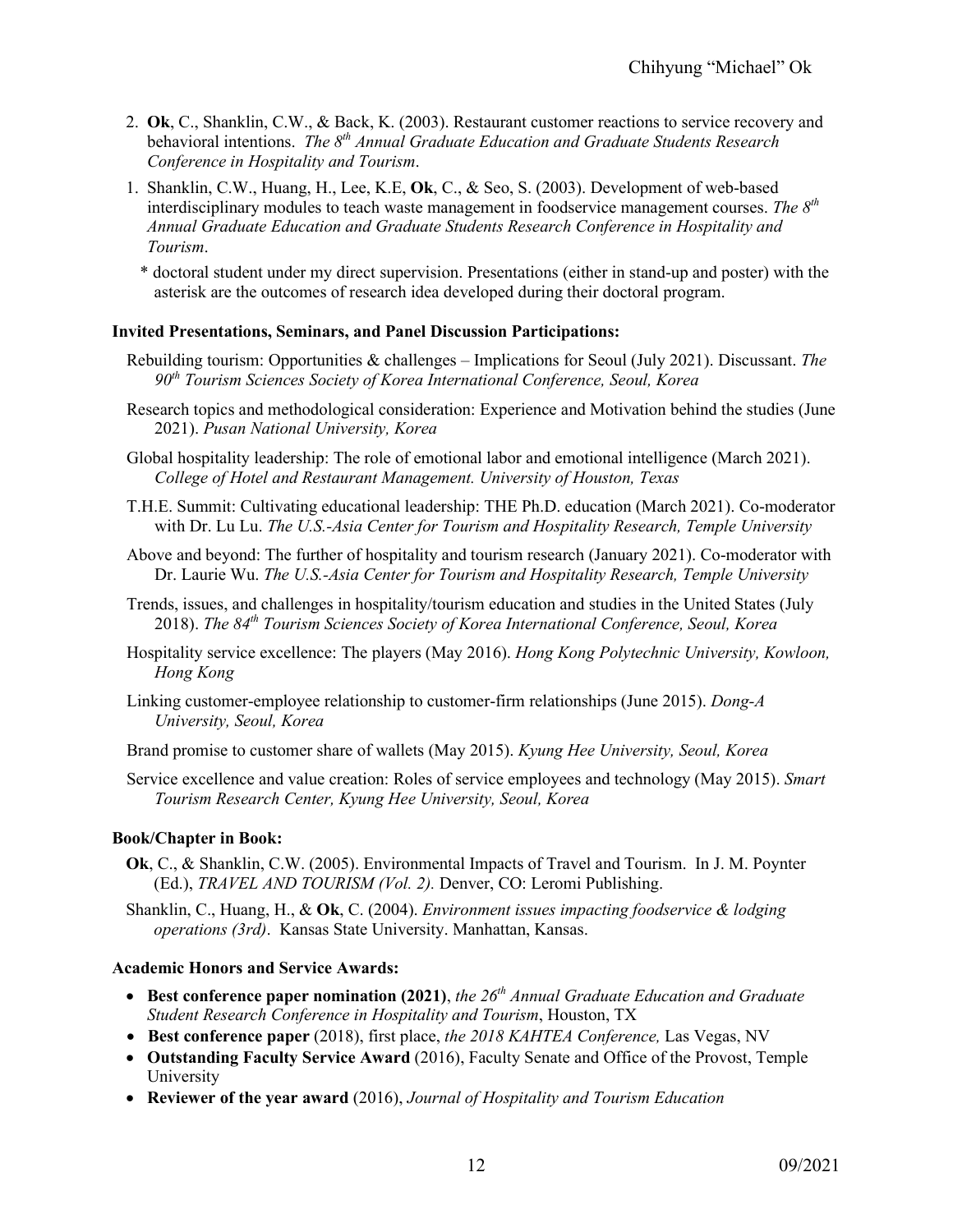- **Best conference paper** (2016), *the 2016 Academy of Global Hospitality & Tourism Conference,*  Seoul, Korea.
- **Best conference paper** (2015), second place, *the 2015 KAHTEA Conference,* Las Vegas, NV
- **Best conference paper** (2014) in food studies research at *the 12<sup>th</sup> Asia-Pacific CHRIE 2014*. Bangkok, Thailand
- **Best conference paper** (2008), *the 13th Annual Graduate Education and Graduate Student Research Conference in Hospitality and Tourism*, Orlando, FL
- **Best conference paper** (2005) in the foodservice area at t*he 10th Annual Graduate Education and Graduate Student Research Conference in Hospitality and Tourism*, Myrtle Beach, SC.

# **Department, College, & University Services:**

# *Department/School*

- Chair, STHM Promotion and Tenure Committee (Fall 2021 present)
- STHM Diversity, Equity, and Inclusion Committee (Fall 2020 Summer 2023)
- THM Undergraduate Curriculum Advisory Committee (Fall 2020)
- STHM Strategic Planning Task Force (2019-2020)
- Chair, Ph.D. Committee in Tourism and Sport (2019 present)
- STHM Merit Committee (2019 present)
- STHM Promotion and Tenure Committee (2019 present)
- Chair, Student Appeal and Grievance Committee, School of Sport, Tourism and Hospitality Management, Temple University (2018 – 2019)
- Chair, THM Faculty Search Committee (2018)
- Conference Program Chair, Annual Graduate Education and Graduate Students Research Conference in Hospitality and Tourism, Philadelphia, Pennsylvania (2016)
- STHM Ph.D. Committee, Temple University (2015 2018)
- Chairperson, School of Sport, Tourism and Hospitality Management Collegial Assembly, Temple University (2015 – 2016)
- Chair-Elect, School of Sport, Tourism and Hospitality Management Collegial Assembly, Temple University (2014 – 2015)
- STHM Faculty Search Committees, Temple University (2014 2016)
- STHM Faculty Responsibility and Student Grievance Committee, Temple University (2013 2018)
- Co-Advisor, Eta Sigma Delta, The International Hospitality Honor Society, Kansas State University  $(2011 - 2013)$
- Chair, HMD Faculty Search Committee, Kansas State University (2012)
- HMD Department Head Search Committee, Kansas State University (2009, 2010)
- HMD Curriculum Committee, Kansas State University (2006 2013)
- Webmaster, Hospitality Management & Dietetics, Kansas State University  $(2005 2013)$

## *College & University*

- Faculty advisor, Diversity & Leadership Club of TU  $(2020 \text{present})$
- Fox School of Business Ph.D. Program Committee, Temple University (2019 present)
- The College of Human Ecology Diversity and Internationalization Committee, Kansas State University  $(2011 – 2013)$
- Faculty Advisor, Korean Student Association, Kansas State University (2010 2012)
- Committee on Technology, College of Human Ecology, Kansas State University (2008 2013)
- Information Resource Management Council, Kansas State University (2007 2013)
- Judge, The K-State Research Forum, Kansas State University (2010, 2011)
- Faculty Senate Committee on Technology, Kansas State University (2007 2011)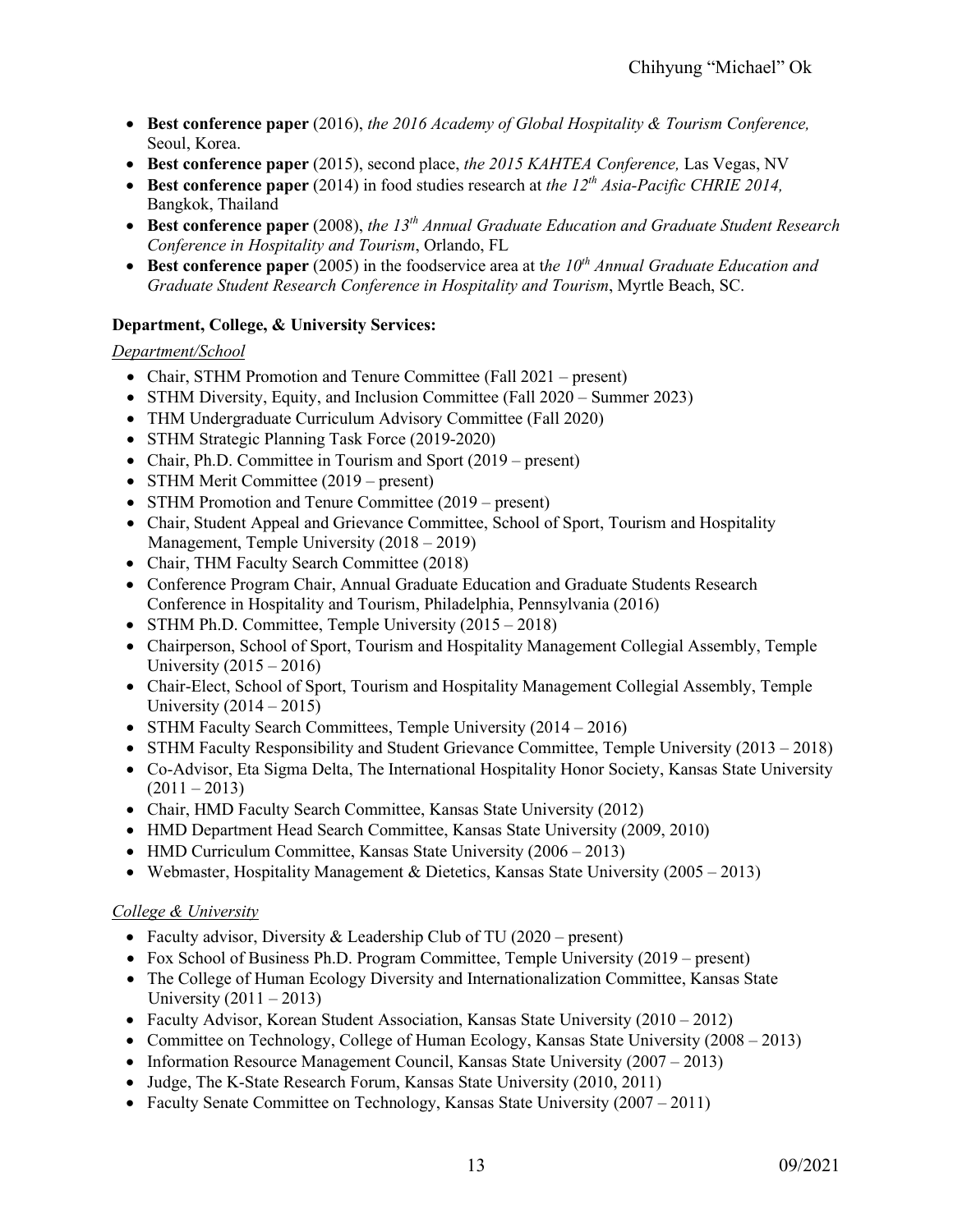• The Academic Affairs Committee, Kansas State University (2006 – 2007)

# **Graduate Education**

# *Dissertation Committee Chair*

- Jooa Baek (2018). Dissertation chair. *Service waiting experience: The granularity effect of quantitative information on customer reactions to waiting.* Temple University
- Jaeseok Lee (2016). Dissertation Chair. *Understanding responsible gambling behavior of nonproblem gamblers.* Temple University
- Seunghyun Park (2016). Dissertation Co-chair. *Tourist experiences and word-of-mouth: The mediating effect of memory.* Kansas State University
- Juwon Choi (2016). Dissertation Co-chair. *Consumer impulse buying behavior in foodservice: Understanding the role of sensory cues.* Kansas State University
- Sooyoung Choi (2015). Dissertation Co-chair. *Understanding roles of experiential value and perceived switching drivers on travelers' loyalty: An empirical study of third-party travel websites.* Kansas State University
- YoungGin Choi (2013). Dissertation Co-chair. *Understanding conference attendee's experience quality and value perception: The case of academic association conference.* Kansas State University
- Ainul Abu Bakar (2012). Dissertation Co-chair. *The role of dining experience at continuing care retirement communities: A social interaction view.* Kansas State University
- Wen-Shen Yen (2012). Dissertation Chair. *Person-environment fit: Work-related attitudes and behavioral outcomes in continuing care retirement communities.* Kansas State University
- JungHoon (Jay) Lee (2012). Dissertation Chair. *Antecedents and consequences of employee engagement: Empirical study of hotel employees and managers.* Kansas State University
- Jinsoo Hwang (2011). Dissertation Chair. *Brand preference and its impacts on customer share of visits and word-of-mouth intention: An empirical study in the full-service restaurant segment.* Kansas State University
- Wansoo Kim (2009). Dissertation Co-chair. *Customer share of visits to full-service restaurants in response to perceived value and contingency variables.* Kansas State University

# *Dissertation Committee Member*

- Karen Tan (in progress). *The power of negative emotions: Two essays investigating their influence on memorability and tourist behavior.* Temple University
- Xingbao Hu (2020). *Two essays on service robots and their effects on hotel customer experience.* Temple University
- Hongbo Liu (2018). *#WishYouWereHere: Essays on travel bragging.* Temple University
- Wonseok Frank Ji (2018). *Dealing with uncertainty in the advanced sales market environment: A behavioral examination of the adaptive nature of inter-temporal choice and delay discounting in consumers' advanced sales purchase decisions.* Temple University
- MiAe Lee (2018). *Being optimally distinct: The role of optimal fan distinctiveness on fan behavior.* Temple University
- Jason L. Stienmetz (2016). *Foundations for a network model of destination value creation.* Temple University

# *Fox Executive DBA Mentoring*

• David Williamson (2016). Guided research project: *Impacts of brief psychotic disorder on crisis management: A case analysis.* Temple University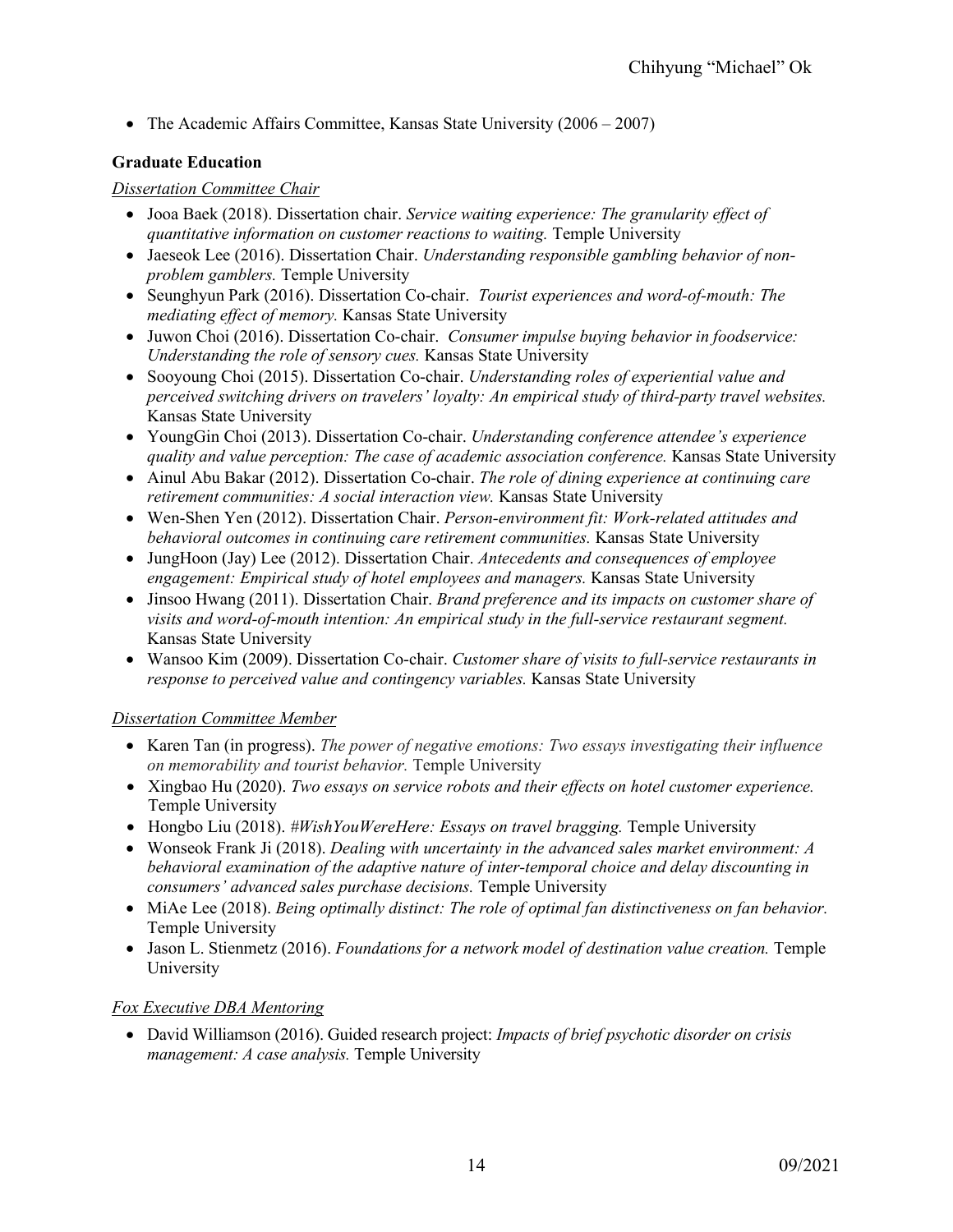# *Master's Student Project*

• Shou Zhou (2014). Guided research project: *Analysis of customers' feedback on hotel experience at on-line booking.com.* Temple University

# *Dissertation Outside Committee Member*

• Hyeongjin Jeon (2018). *Exploring factors for sustainable success of festivals: Authenticity, customer satisfaction, and customer citizenship behavior.* Kansas State University

# *Dissertation External Examiner*

- LLEWELLYN Guy Brent (2021). *Should I open here? Predictive models for restaurant site selection.* The Hong Kong Polytechnic University
- Young Ho Song (2017). *Three essays on customer interpersonal injustice and frontline employees' corresponding attitudinal and behavioral outcomes.* McGill University, Montreal, Quebec, Canada

# **Professional Memberships and Service Activities:**

## *Professional Membership*

- Member, Travel and Tourism Research Association (2012 2014)
- Member, Korea-America Hospitality & Tourism Educators Association (2010 present)
- Member, Asia Pacific Tourism Association (2008 2009, 2017 present)
- Member, International Council on Hotel, Restaurant, and Institutional Education (2005 2013)
- Member, Kansas, Oklahoma, Missouri, and Arkansas Chapter of ICHRIE (2005 2013)

# *Professional Services*

- President, Korea-America Hospitality and Tourism Educators Association (June 2018 current)
- Vice President, KAHTEA (2015 2016)
- General Secretary, KAHTEA (2010 2014)
- Secretary, KOMA chapter of the ICHRIE (2011 2013)

## *Editorship and Editorial Board*

- Editor, Proceedings of 21st Annual Graduate Education and Graduate Students Research Conference in Hospitality and Tourism, Philadelphia, Pennsylvania (2016)
- Coordinating Editor, International Journal of Hospitality Management (2014 present)
- Book Review Editor, Journal of Hospitality Marketing and Management (2012 2013)
- Editor, Proceedings of 2012 KAHTEA Conference, Las Vegas, Nevada, USA
- Editor, Proceedings of 2011 KAHTEA Conference, Las Vegas, Nevada, USA
- Editorial Board, Journal of Hospitality and Tourism Research (2018 present)
- Editorial Board, Tourism Economics (2017 2019)
- Editorial Board, Journal of Travel and Tourism Marketing (2013 present)
- Editorial Board, Journal of Hospitality Marketing and Management (2010 present)
- Editorial Board, Journal of Tourism Sciences (2021 present)
- Editorial Board, Journal of MICE & Tourism Research (2021 present)
- Editorial Board, Korean Journal of Hospitality and Tourism (2017 present)
- Editorial Board, International Journal of Tourism and Hospitality Research (2016 2018)
- Editorial Board, Journal of Tourism Studies (2012 present)
- Editorial Board, Korean Foodservice Industry Journal (2010 present)
- Editorial Board, Korean Academy Society of Hospitality Administration (2009 2012)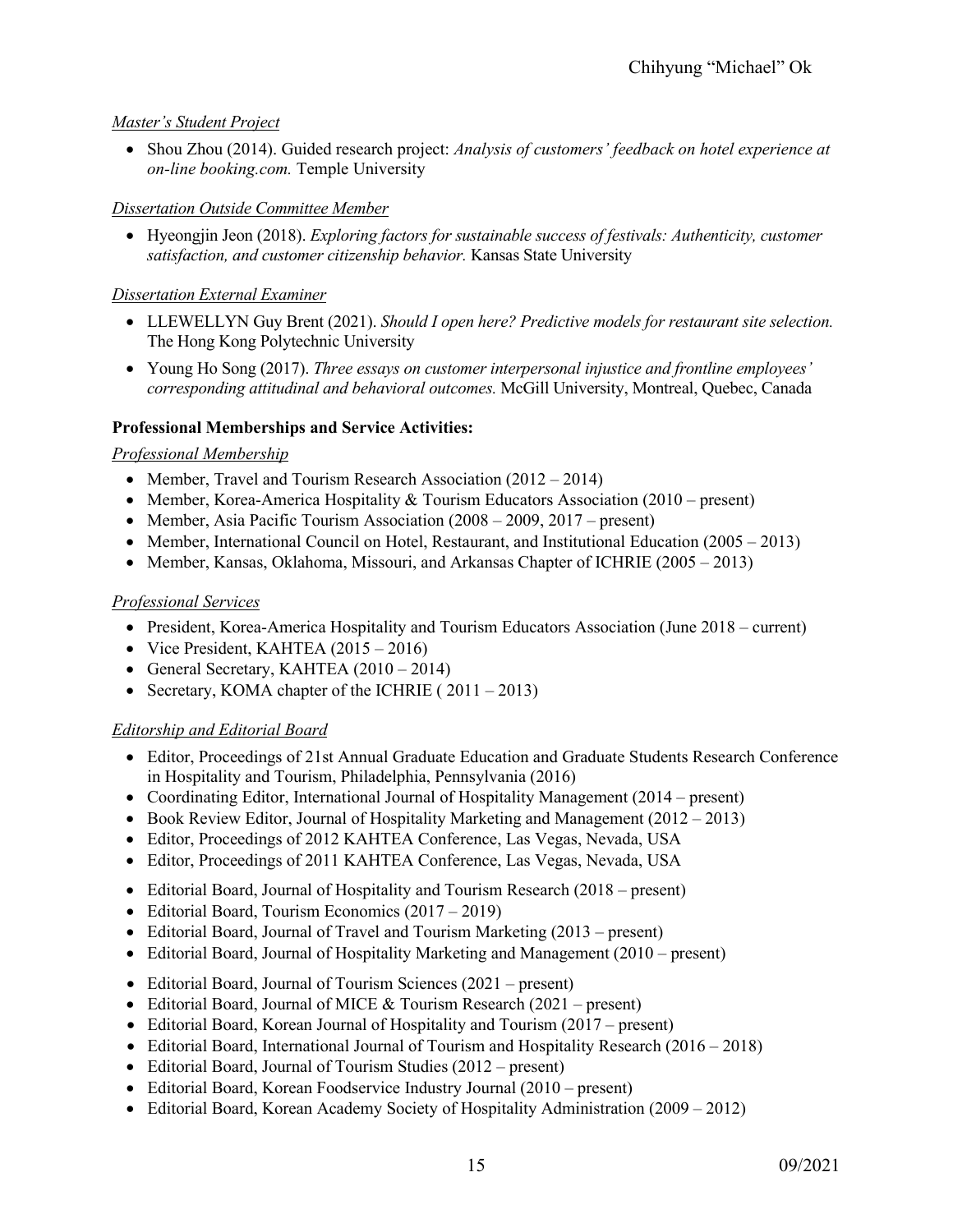# *Journal Reviewer*

- Annals of Tourism Research (2021 present)
- Current Issues in Tourism (2020 present)
- Psychology and Health (2020 present)
- Tourism Management Perspective (2019 present)
- Journal of China Tourism Research (2019 present)
- Journal of Humanistic Psychology (2019 present)
- International Journal of Hospitality & Tourism Administration  $(2019 present)$
- European Management Journal (2018 present)
- Tourism Management Perspectives (2018 present)
- International Food Research Journal (2018 present)
- Tourism Economics (2017 present)
- Tourism Management (2017 present)
- Asia Pacific Journal of Tourism Research (2016 present)
- International Journal of Contemporary Hospitality Management (2015 present)
- Advances in Hospitality and Tourism Research (2015 present)
- Cornell Hospitality Quarterly (2013 present)
- Journal of Hospitality and Tourism Education (2012 present)
- The Service Industries Journal (2011 present)
- Journal of Hospitality and Tourism Research (2011 present)
- Journal of Quality Assurance in Hospitality and Tourism (2011 present)
- Journal of Travel and Tourism Marketing (2010 present)
- International Journal of Hospitality Management (2009 present)

# *Conference Services and Paper Review*

- Conference Co-chair, Tourism, Hospitality, Event Conference for Researchers, Educators, Practitioners, and Students, 2019, Las Vegas
- Track Chair, Service Management for the 2017 Academy of Global Hospitality & Tourism Conference, Cheongju, Korea.
- Track Chair, Service Management for the 2016 Academy of Global Hospitality & Tourism Conference, Seoul, Korea.
- Program Chair, 21<sup>st</sup> Annual Graduate Education and Graduate Students Research Conference in Hospitality and Tourism 2016
- Track Chair, Management for the Graduate Education and Graduate Students Research Conference  $(2013 - 2015)$
- KAHTEA Conference and Undergraduate Student Research Forum (2011 present)
- Asia Pacific Tourism Association (2010 2011, 2014 present)
- Asia Pacific CHRIE (2009)
- Annual Graduate Education and Graduate Students Research Conference in Hospitality and Tourism  $(2006 - present)$
- International CHRIE Conference (2006 present)

## **Selected Professional Development Activities**

- Fox Online Teaching Certificate, 2018. Fox School of Business, Temple University
- SafeZone Certified, 2018. Institutional Diversity, Equity, Advocacy and Leadership
- Fox Teaching Academy 2017-2018, Fox School of Business, Temple University
- Visiting Associate Professor (Summer 2016), Hong Kong Polytechnic University, Hong Kong